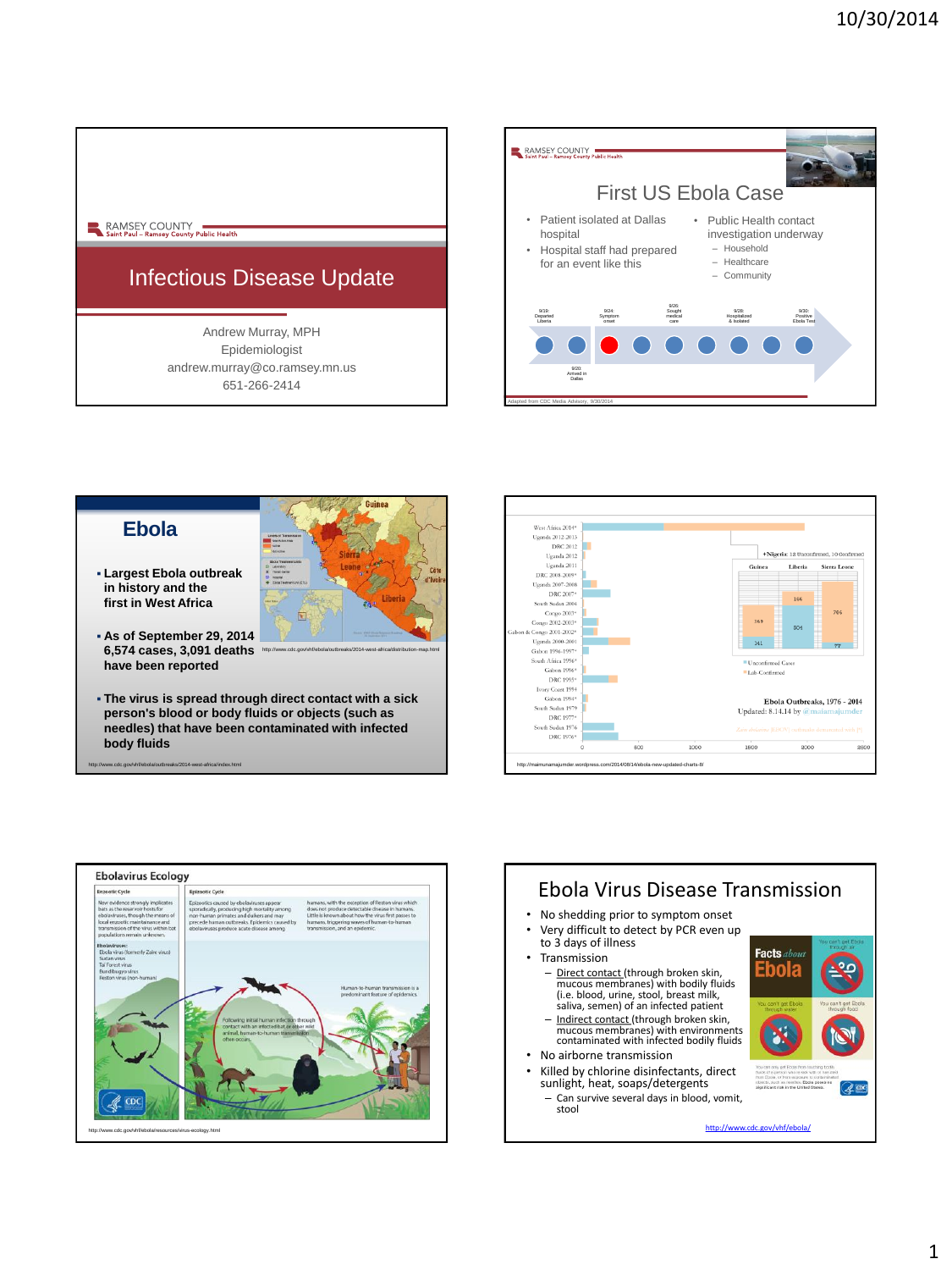









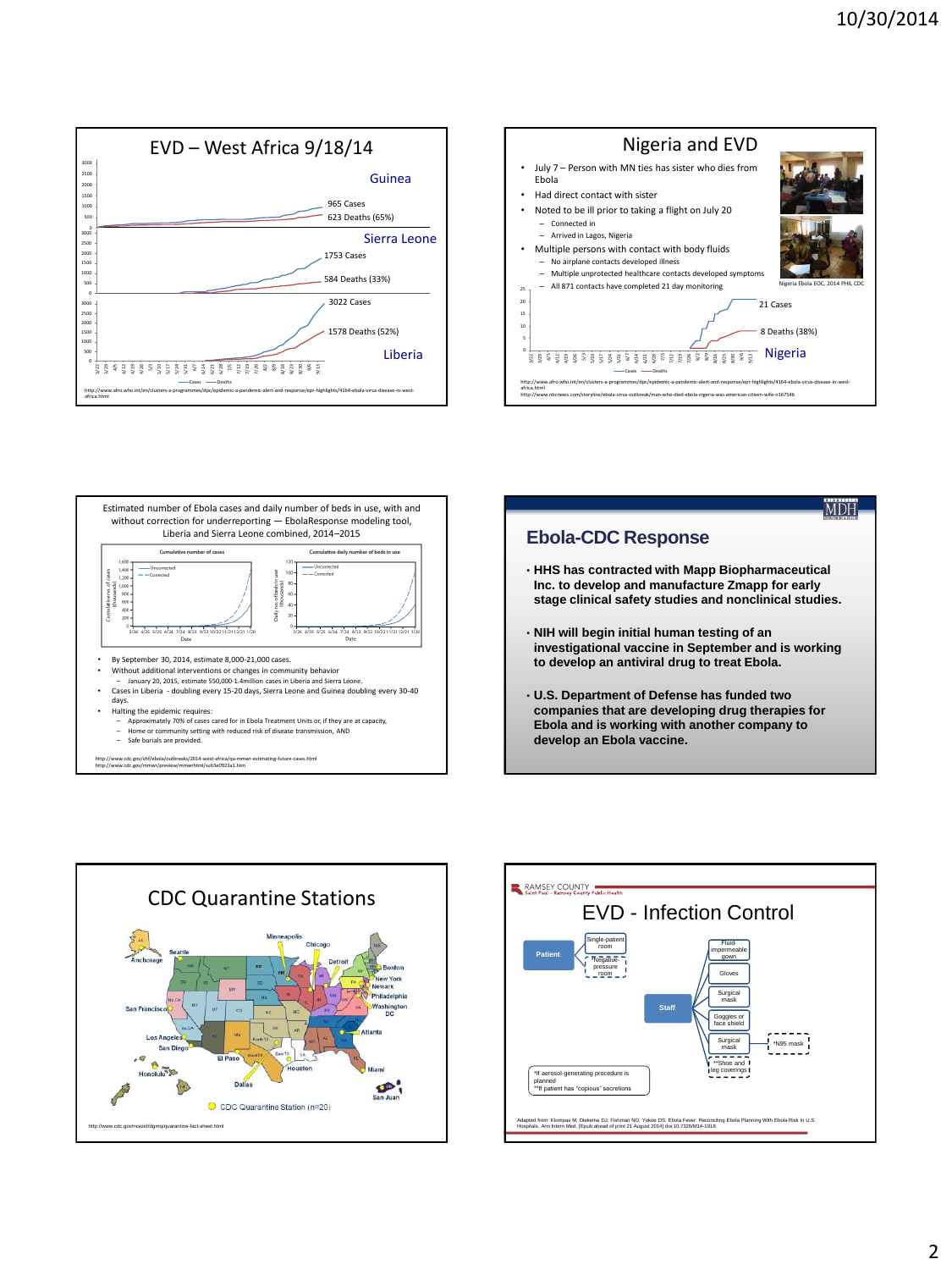**MDH** 

Virus

# **MDH**

#### **Ebola-MDH Response**

- **MDH initiated surveillance for Ebola in persons with recent travel to countries where human cases of Ebola infection have been detected**
- **MDH has consulted on and ruled out >20 suspect cases; our surveillance system is working**



# **Outreach Strategy** • **MDH Health Alerts and targeted guidance to:**

- **Infectious disease doctors**
- **Infection preventionists** • **Laboratorians**
- 
- **Schools and Universities**
- **MDH staff participated in many television and radio interviews to reach diverse audiences**
- **Disseminating factsheets at neighborhood and community gatherings through local partners**



#### MDH **Toolkit** • **MDH Ebola Factsheet (English and French)** • **Adapted from CDC's factsheet** • **MDH Ebola Frequently Asked Questions (FAQ)** reak: Frequently Asked Or • **Developed using questions and feedback from community leaders, calls we received at MDH, and**  the structure of the bank's and **questions fielded by CDC on Twitter**.



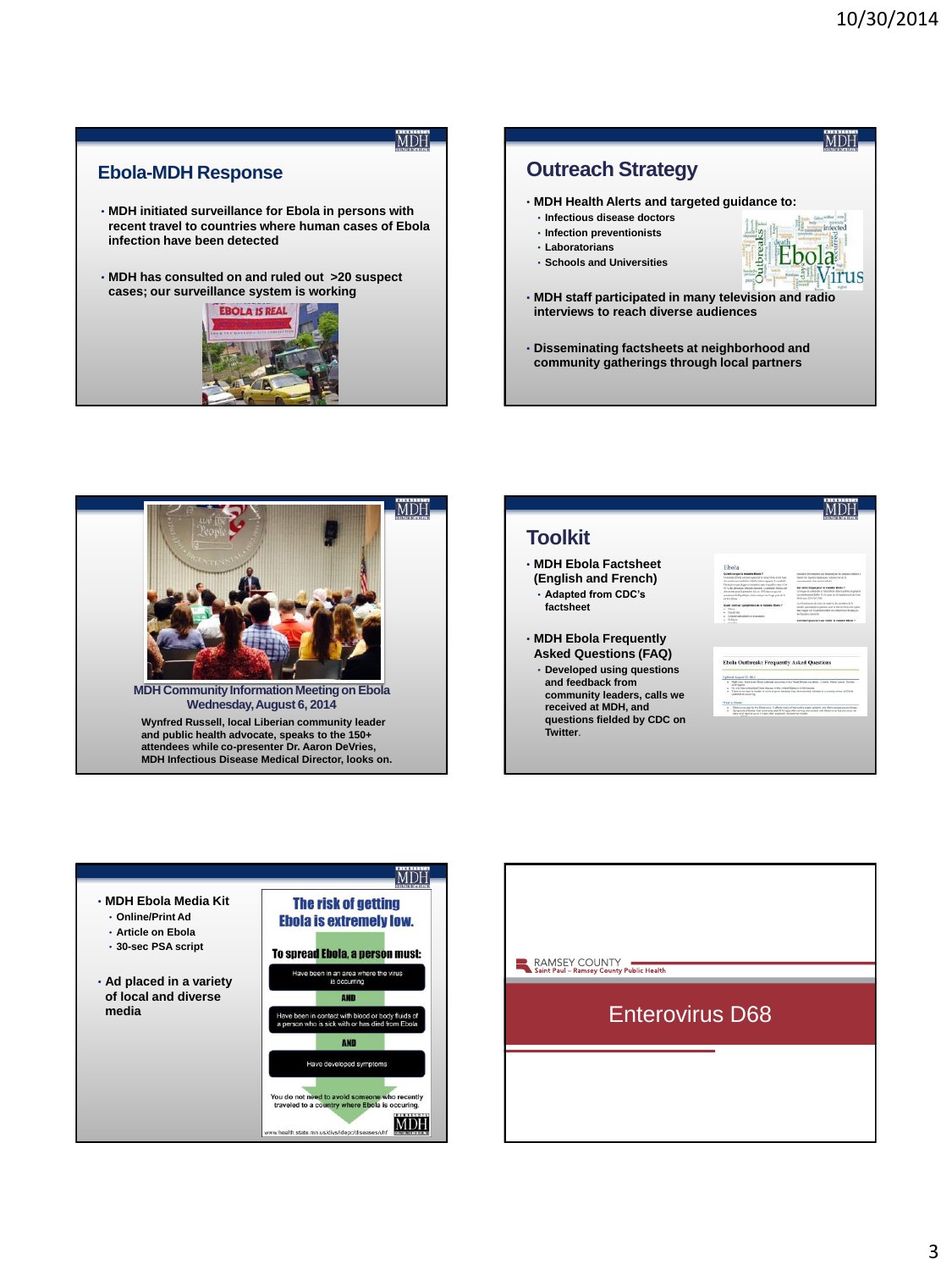#### RAMSEY COUNTY

## Developing Situation

- Clusters of severe respiratory illness reported to CDC in mid-August
	- Children's Mercy Hospital in Kansas City, MO
	- University of Chicago Medicine Comer Children's Hospital in Chicago, IL
- Children's Mercy Hospital also detected an increase in specimens testing positive for rhinovirus/enterovirus

#### RAMSEY COUNTY

### Background - Enteroviruses

- Large genus of viruses including serotypes:
	- Coxsackievirus
	- Echovirus – Enterovirus
	- Rhinovirus
	- Poliovirus

http://www.cdc.gov/non-polio-enterovirus/about/EV-D68.html

- Peak transmission in summer and fall
- 10-15 million infections per year
- Associated with a range of symptoms
	- Mild respiratory illness
	- Febrile rash illness
	- Aseptic meningitis and encephalitis

#### RAMSEY COUNTY

MMWR 63(36);798-799

## Enterovirus D68 Detected

- Children's Mercy Hospital
	- 19 of 22 patients positive for EV-D68
		- Age range: 6 weeks to 16 years (median = 4 years)
		- 13 (68%) had a previous history of asthma or wheezing
- University of Chicago Children's Hospital
	- 11 of 14 patients positive for EV-D68
		- Age range: 20 months to 15 years (median = 5 years)
		- 8 (73%) had a previous history of asthma or wheezing

#### RAMSEY COUNTY

MMWR 63(36);798-799

http://www.cdc.gov/non-polio-enterovirus/outbreaks/EV-D68-states.html

### Background - Enterovirus D68

- Originally detected in California in 1962
- Rarely reported in the United States
- Appears to primarily cause respiratory illness
- Spread via respiratory secretions: saliva, mucus or sputum. Spreads person-to-person when an infected person coughs or sneezes or touches contaminated surfaces
- Infants, children, and teenagers are most likely to be infected

### RAMSEY COUNTY

MMWR 63(36);798-799

### Health Department Response

#### **Centers for Disease Control \*Minnesota Dept of Health**

- Initial pathogen detection
- Expanded testing capability
- Infection control guidance

\*http://www.health.state.mn.us/divs/idepc/diseases/enterovirus/index.html

– IISP

• Respiratory surveillance

- SARI
- EV-D68 testing – Over 150 specimens tested between mid-August and September 12, 2014
	- Several cases identified
- Hospital capacity analysis

#### RAMSEY COUNTY Enterovirus D68 Distribution As of September 29, 2014 −\*443 confirmed cases −40 states Other viruses circulating  $=5$ −Rhinovirus −Echovirus −Coxsackie −Adenovirus